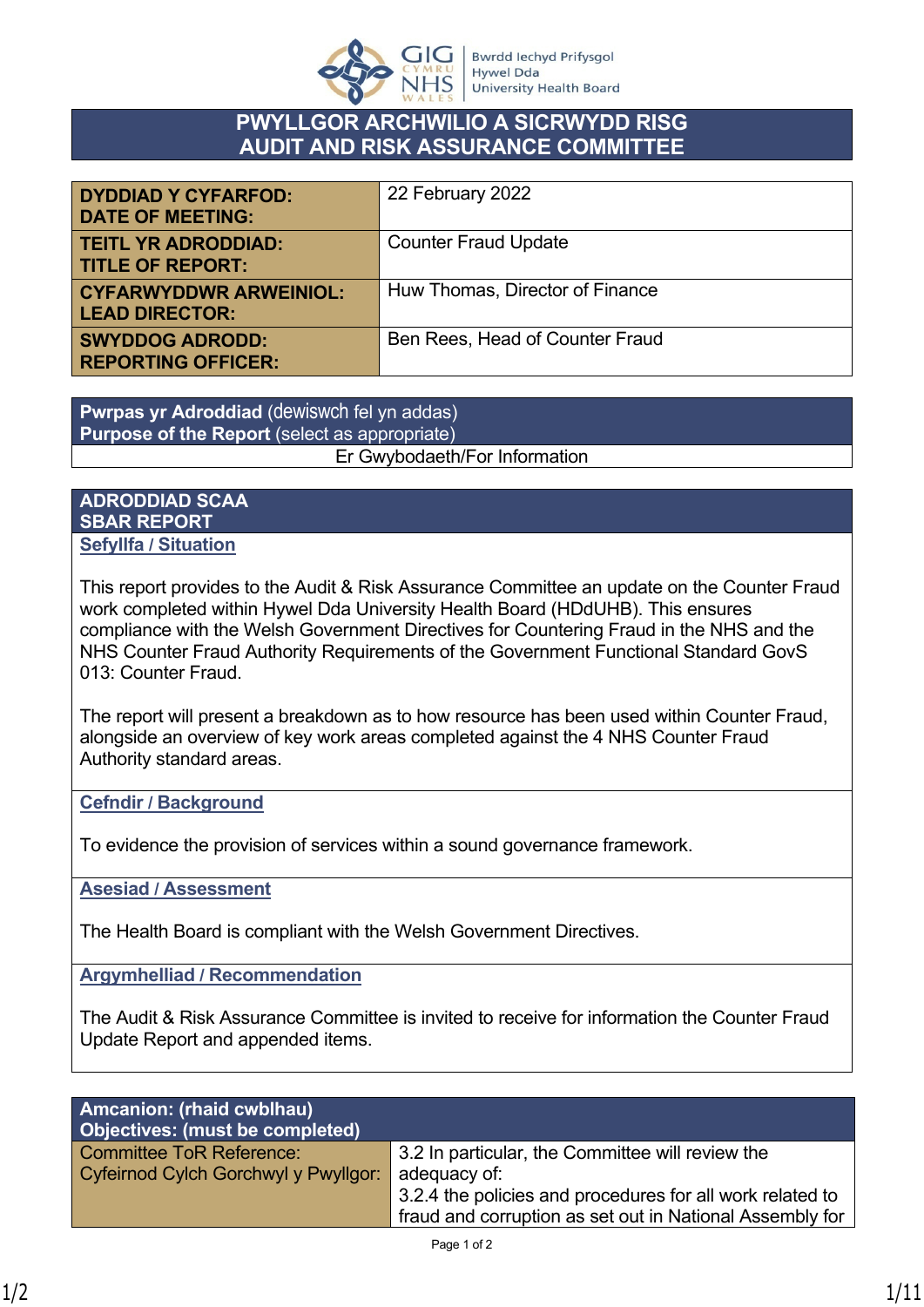|                                                                                                                                                          | Wales Directions and as required by the Counter Fraud<br>and Security Management Service. |
|----------------------------------------------------------------------------------------------------------------------------------------------------------|-------------------------------------------------------------------------------------------|
| Cyfeirnod Cofrestr Risg Datix a Sgôr<br>Cyfredol:<br>Datix Risk Register Reference and<br>Score:                                                         | Not applicable.                                                                           |
| Safon(au) Gofal ac lechyd:<br>Health and Care Standard(s):                                                                                               | Governance, Leadership and Accountability                                                 |
| <b>Amcanion Strategol y BIP:</b><br><b>UHB Strategic Objectives:</b>                                                                                     | 3. Striving to deliver and develop excellent services<br>6. Sustainable use of resources  |
| <b>Amcanion Llesiant BIP:</b><br><b>UHB Well-being Objectives:</b><br><b>Hyperlink to HDdUHB Well-being</b><br><b>Objectives Annual Report 2018-2019</b> | 10. Not Applicable                                                                        |

| <b>Gwybodaeth Ychwanegol:</b><br><b>Further Information:</b> |                                                |
|--------------------------------------------------------------|------------------------------------------------|
| Ar sail tystiolaeth:                                         | Counter Fraud Workplan 2021/22                 |
| Evidence Base:                                               |                                                |
| <b>Rhestr Termau:</b>                                        | <b>LCFS - Local Counter Fraud Specialist/s</b> |
| <b>Glossary of Terms:</b>                                    |                                                |
| Partïon / Pwyllgorau â ymgynhorwyd                           | Not Applicable                                 |
| ymlaen llaw y Pwyllgor Archwilio a                           |                                                |
| Sicrwydd Risg:                                               |                                                |
| Parties / Committees consulted prior                         |                                                |
| to Audit and Risk Assurance                                  |                                                |
| Committee:                                                   |                                                |

| <b>Effaith: (rhaid cwblhau)</b><br>Impact: (must be completed)    |                |
|-------------------------------------------------------------------|----------------|
| <b>Ariannol / Gwerth am Arian:</b><br><b>Financial / Service:</b> | Not Applicable |
| <b>Ansawdd / Gofal Claf:</b><br><b>Quality / Patient Care:</b>    | Not Applicable |
| <b>Gweithlu:</b><br><b>Workforce:</b>                             | Not Applicable |
| Risg:<br><b>Risk:</b>                                             | Not Applicable |
| <b>Cyfreithiol:</b><br>Legal:                                     | Not Applicable |
| Enw Da:<br><b>Reputational:</b>                                   | Not Applicable |
| <b>Gyfrinachedd:</b><br><b>Privacy:</b>                           | Not Applicable |
| Cydraddoldeb:<br><b>Equality:</b>                                 | Not Applicable |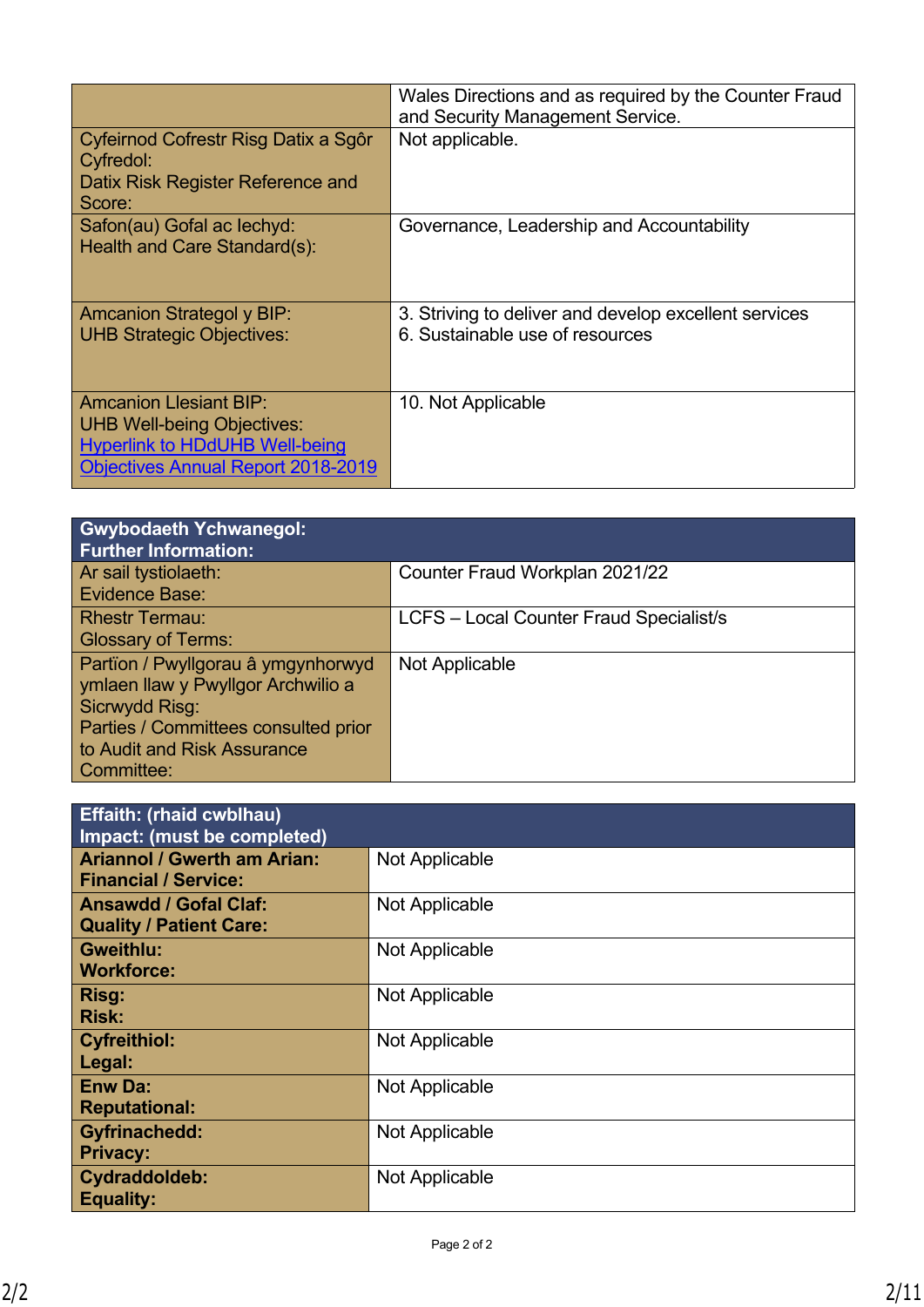

### **HYWEL DDA UNIVERSITY HEALTH BOARD**

### **COUNTER FRAUD UPDATE**

**For Presentation 22nd February 2022**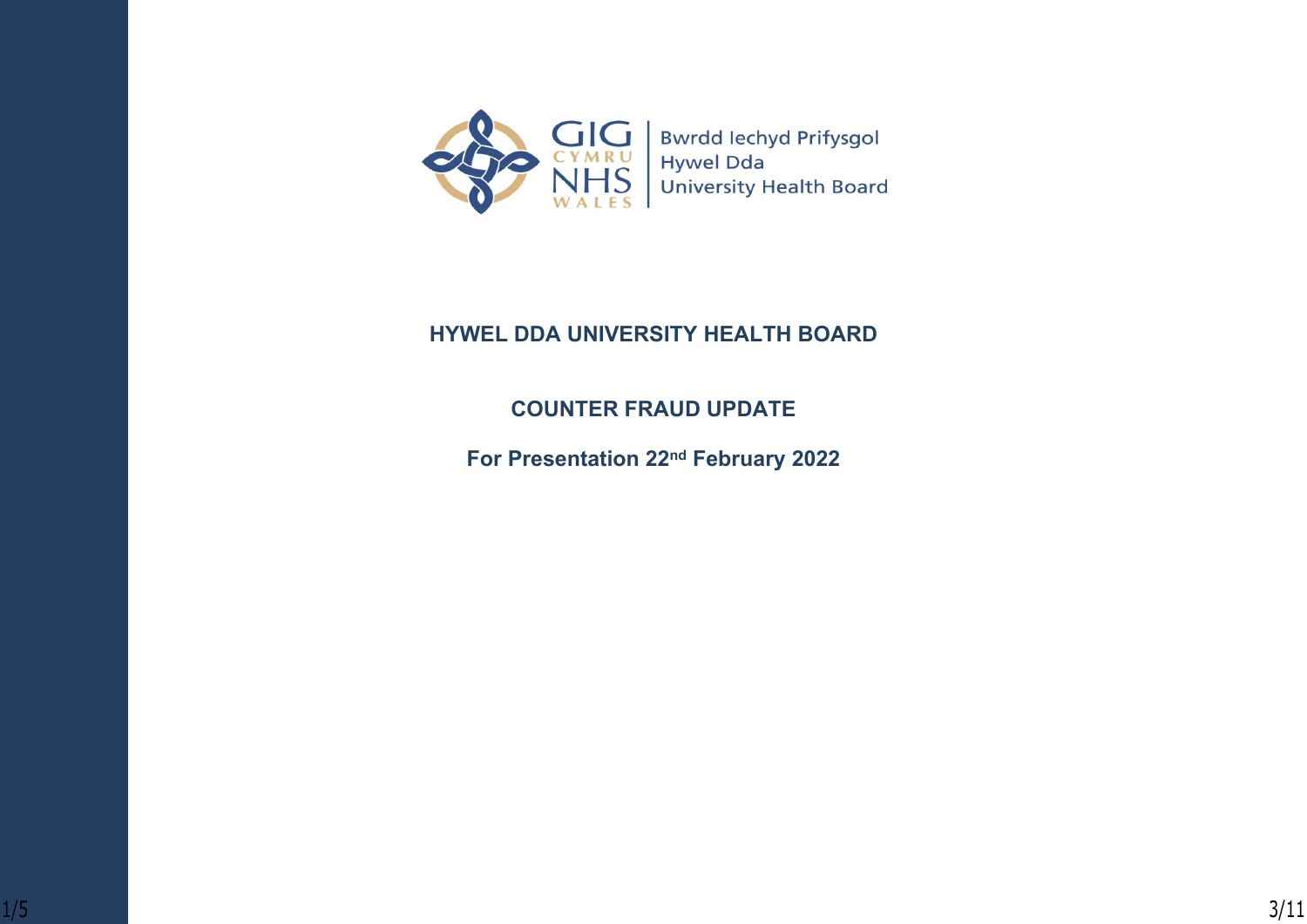**The NHS Protect Standards are set in four generic areas:**

- **Strategic Governance**
- **Inform and Involve**
- **Prevent and Deter**
- **Hold to Account**

| <b>AREA OF ACTIVITY</b>     | <b>Resource Allocated</b><br>(days) 2021/22 | <b>Resource Used (days)</b><br>as at 31/01/2022 |  |
|-----------------------------|---------------------------------------------|-------------------------------------------------|--|
| <b>STRATEGIC GOVERNANCE</b> | 50                                          | 25                                              |  |
| <b>INFORM AND INVOLVE</b>   | 90                                          | 71                                              |  |
| <b>PREVENT AND DETER</b>    | 100                                         | 77                                              |  |
| <b>HOLD TO ACCOUNT</b>      | 180                                         | 184                                             |  |
| <b>TOTAL</b>                | 420                                         | 357                                             |  |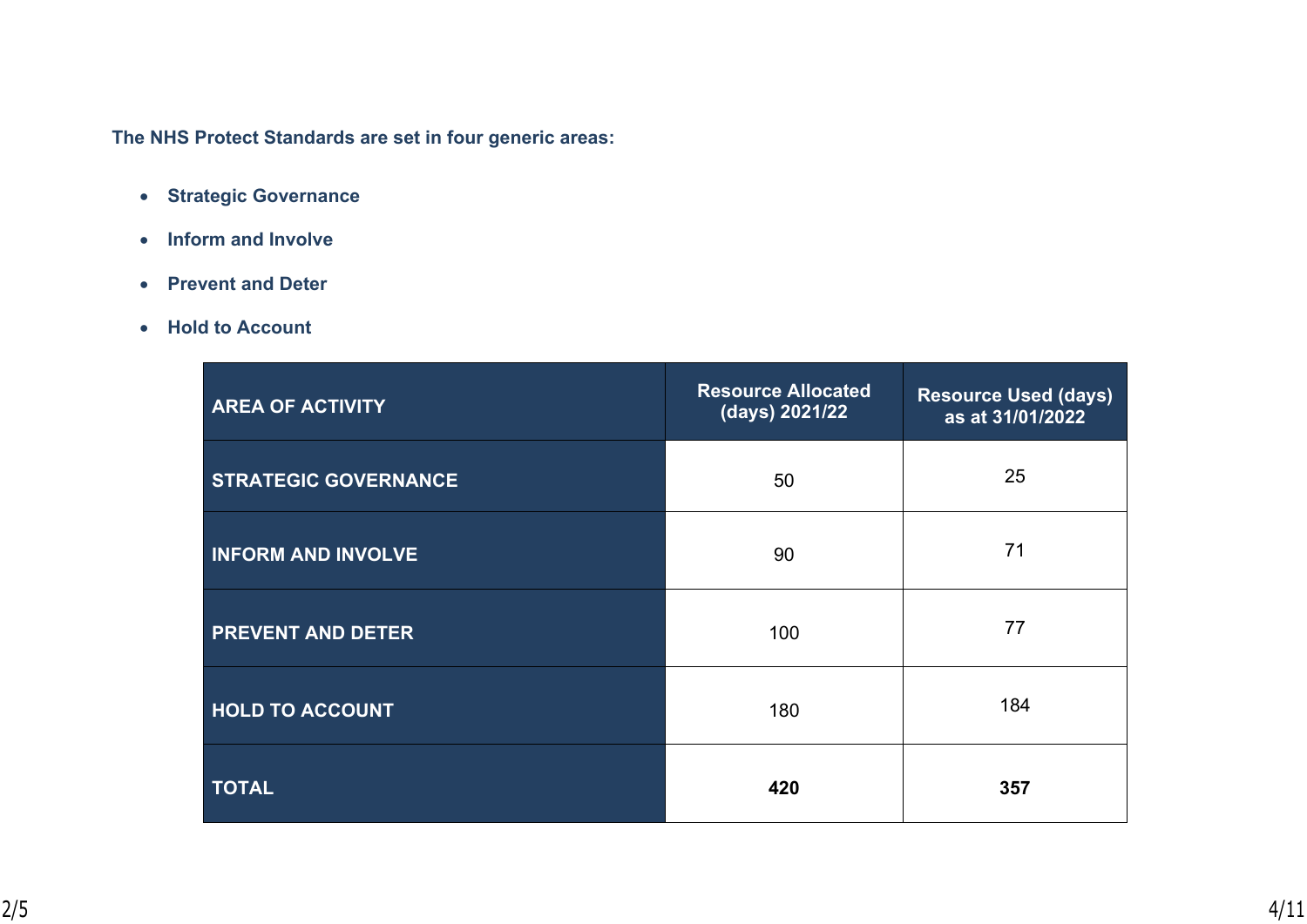| <b>Work Area</b>             | Summary of work areas completed                                                                                                                                                                                                                                                                                                                                                                                                                                                                                                                                                                                                                                                                                                                                                                                                                                                                                                                                                                                                                                                                                                                                                                                                                                                                                                                                                                                                                                                                                                                                                                             |
|------------------------------|-------------------------------------------------------------------------------------------------------------------------------------------------------------------------------------------------------------------------------------------------------------------------------------------------------------------------------------------------------------------------------------------------------------------------------------------------------------------------------------------------------------------------------------------------------------------------------------------------------------------------------------------------------------------------------------------------------------------------------------------------------------------------------------------------------------------------------------------------------------------------------------------------------------------------------------------------------------------------------------------------------------------------------------------------------------------------------------------------------------------------------------------------------------------------------------------------------------------------------------------------------------------------------------------------------------------------------------------------------------------------------------------------------------------------------------------------------------------------------------------------------------------------------------------------------------------------------------------------------------|
| Inform and<br><b>Involve</b> | All new inductees have completed the Health Board's induction programme and the Counter Fraud mandatory<br>training program.<br>Counter Fraud content on the Health Board's Medicines Safety learning days has again been delivered to Nurses<br>by way of two virtual sessions, engaging with over 60 members of staff. Further presentations have been<br>scheduled throughout the year.<br>A request has been made to Learning Development with regards to the Managers Passport Programme, which<br>we are eager to participate in, raising awareness of Fraud in the NHS, reinforcing the need for a top-down<br>approach and highlighting the need for collaborative working to reduce both Fraud risk and errors that may result<br>in increased risks; for example, errors associated with a change in an employee's circumstances that lead to an<br>overpayment in salary.<br>A Winter edition of 'The Fraud Reporter' has been published, highlighting recent cases across the UK, along with<br>information and guidance regarding over / underpayments of salary and current scams. A copy is appended to<br>this report for Committee Members' perusal - Appendix 1).<br>The department has continued to deliver targeted Fraud Training Sessions, providing a Counter Fraud input to the<br>Bladder and Bowel Team, highlighting specific risks associated with their area of work.<br>Since the last report, a total of 5 Global awareness messages were issued, raising awareness of:<br>Courier fraud,<br>Staying safe online<br>E-learning Mandatory training and<br>COVID-19 Pass scams |
| <b>Prevent and</b>           | The CF Department has assisted in the review of 4 Policies / Financial Procedures, including the Continence Care                                                                                                                                                                                                                                                                                                                                                                                                                                                                                                                                                                                                                                                                                                                                                                                                                                                                                                                                                                                                                                                                                                                                                                                                                                                                                                                                                                                                                                                                                            |

3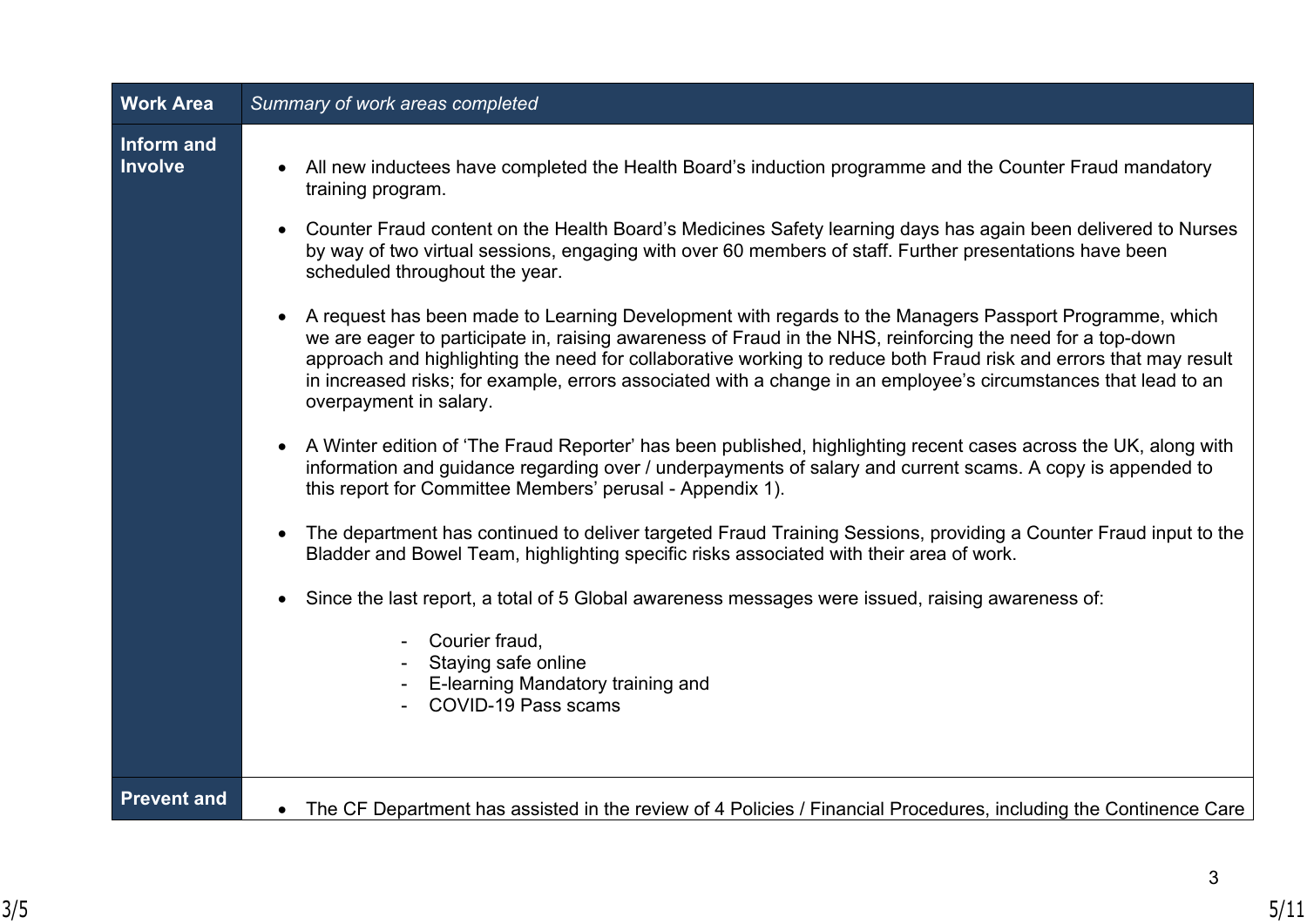| <b>Deter</b>                          | Policy and Provision of Hospitality, providing an input to raise awareness of Fraud and mitigate potential risks.                                                                                                                                                                                                                                                                                                               |
|---------------------------------------|---------------------------------------------------------------------------------------------------------------------------------------------------------------------------------------------------------------------------------------------------------------------------------------------------------------------------------------------------------------------------------------------------------------------------------|
|                                       | A Proactive exercise was launched following the completion of a Fraud Risk Assessment relating to the ordering<br>of Continence products by Residential Care Homes on behalf of patients who are no longer resident. During the<br>awareness stage of this process, concerns were identified and are referenced in the In-Committee session.                                                                                    |
|                                       | Two further exercises have been identified; one has been commenced and will look at Declarations submitted by<br>Oracle users linked to procurement. This is being undertaken in parallel with a Governance Team review into<br>declaration submissions by level 5 and 6 authorisers. The second will relate to Credit Card usage and the need to<br>accurately record and follow processes associated with relevant purchases. |
| <b>Hold to</b><br><b>Account</b>      | Several new referrals have been received into the department over the last two months, with significant work<br>being undertaken around these. Several interviews under cautions now need to take place and are planned in the<br>coming weeks. These are noted within in a separate report, for discussion during the closed In-Committee<br>session.                                                                          |
|                                       | Counter Fraud Services (CFS) Wales will be leading on one new investigation, working in partnership with HB<br><b>LCFS Rees and Slater.</b>                                                                                                                                                                                                                                                                                     |
|                                       | These past two months have seen a requirement to engage with external partners, including the police and DVLA,<br>improving working relationships and developing good practice.                                                                                                                                                                                                                                                 |
| <b>Strategic</b><br><b>Governance</b> | Quarterly statistics (Q3) have been submitted to Counter Fraud Service (CFS) Wales and in compliance with WG<br>directions.                                                                                                                                                                                                                                                                                                     |
|                                       | The NHS CFS Wales Quarter 2 Performance report has been released and a copy is appended to the In-<br>Committee paper (the document contains information relating to activities undertaken both CFS Wales and each<br>HB during Quarter 2, in compliance with WG directions).                                                                                                                                                   |
|                                       | The Lead LCFS attended a quarterly Lead LCFS meeting, during which issues relating to over / underpayments of<br>salary were raised and discussed, with a view to delivering a consistent CF approach to dealing with concerns<br>across NHS Wales.                                                                                                                                                                             |
|                                       | The Lead LCFS and Fraud Champion continue to meet on a bi-monthly basis, offering both parties the opportunity<br>to raise and discuss areas of concern.                                                                                                                                                                                                                                                                        |
|                                       | Work on the end of year report and next year's annual plan will be commenced in the coming weeks / month and<br>presented to the Committee at the April 2022 ARAC meeting.                                                                                                                                                                                                                                                      |

4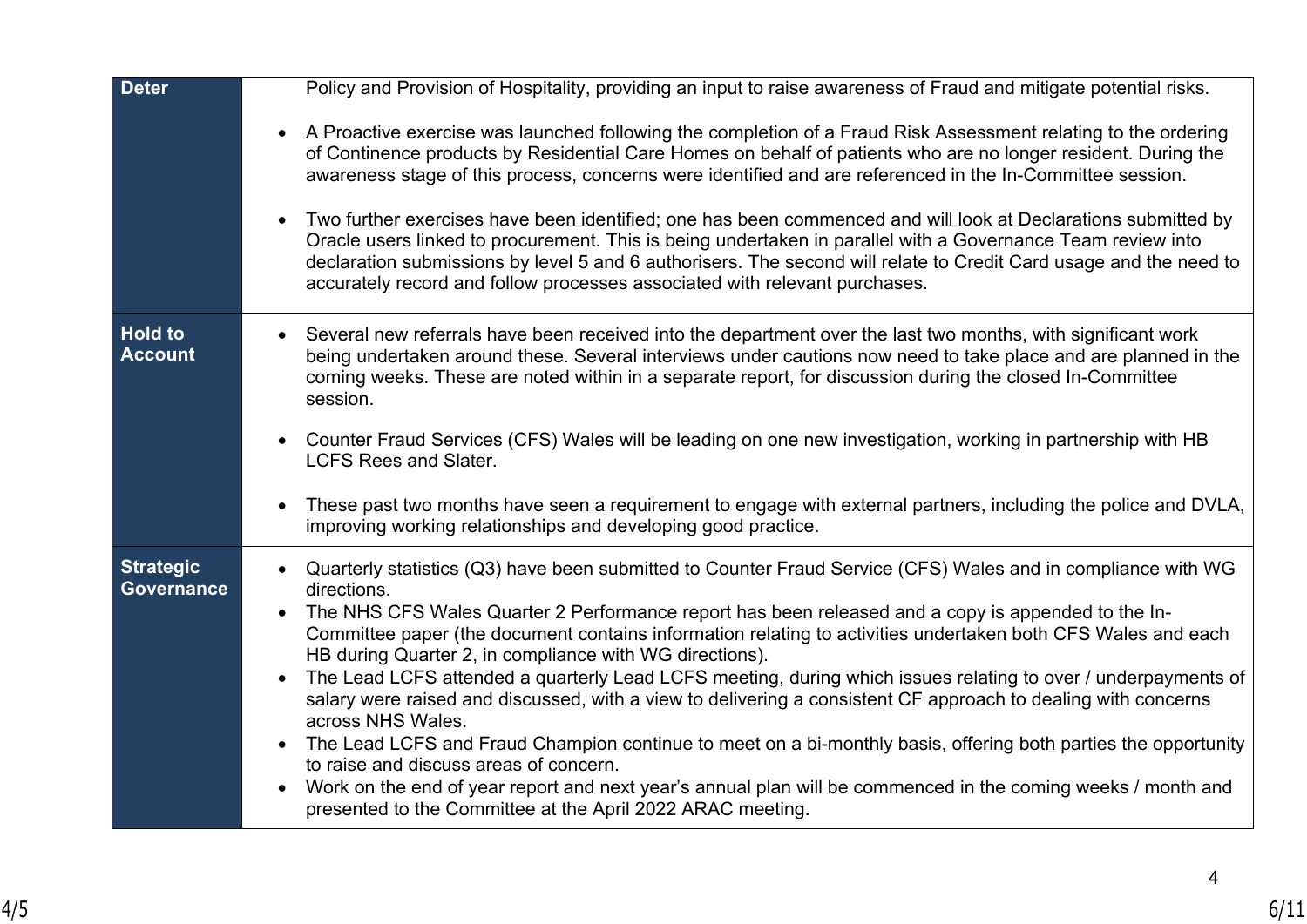*Report Provided by: Ben Rees, Lead Local Counter Fraud Specialist* 

*Report agreed by: Huw Thomas, Director of Finance*

For presentation; 22nd February 2022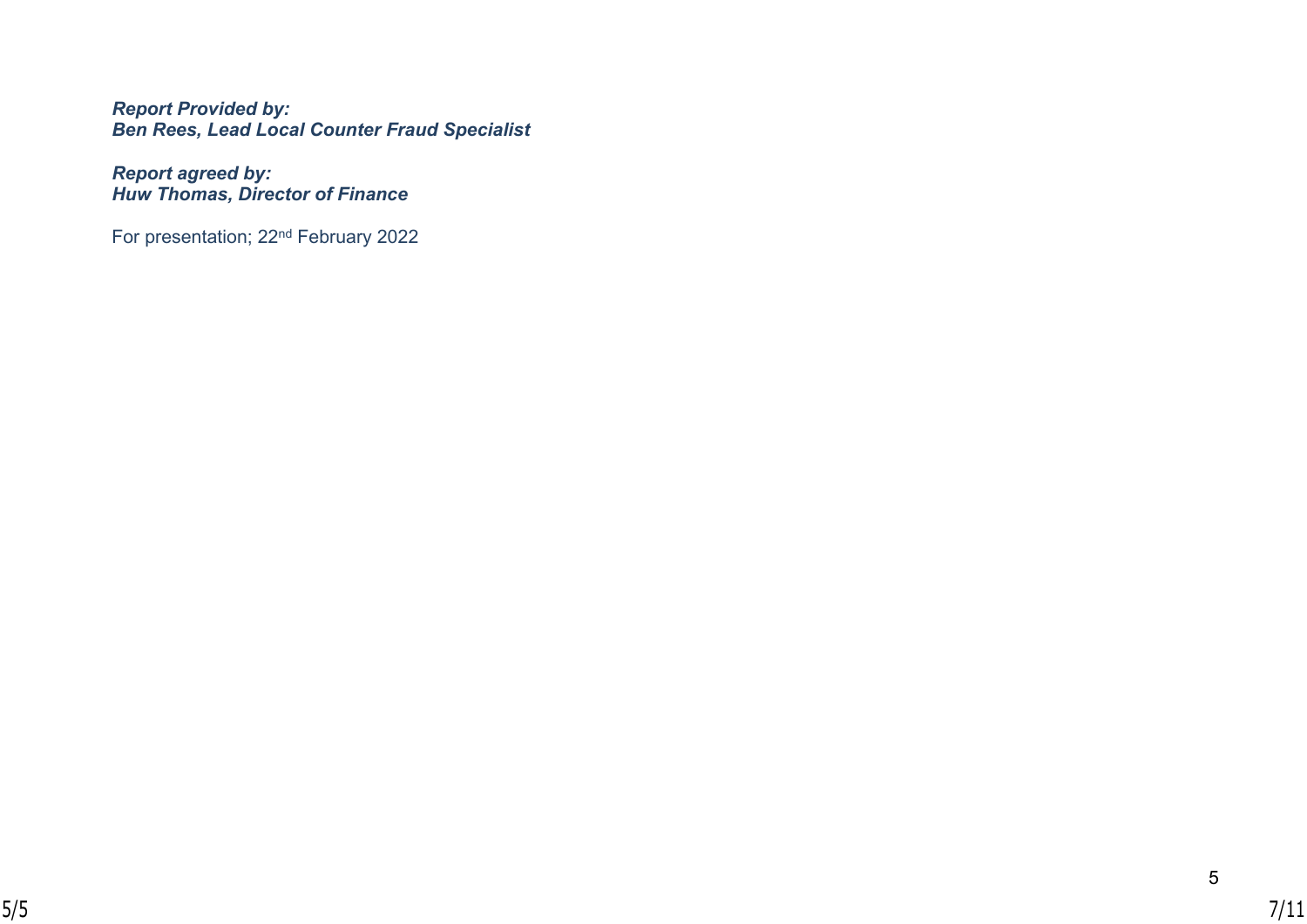

# **THE FRAUD REPORTER**

#### **Welcome to the Winter Edition of The Fraud Reporter**

**Welcome to the Winter edition of the Fraud Reporter, the Hywel Dda UHB newsletter to keep you up-to- date with fraud issues affecting the Health Board and wider NHS.** Do you check your pay slip every month? Do you know what to do if you have been over or underpaid? This is a common question, which we hope to address in this article.

**What is an Overpayment of Salary and why would counter Fraud get involved?** An overpayment of salary is where an employee is paid more than they are entitled too. This could be due to an internal error, for example, Payroll not being notified of a change of hours or where an individual dishonestly orchestrates additional pay etc.

In recent months there have been prosecutions involving NHS staff and an overpayment of salary. The offences involved NHS employees being overpaid (as a result of an internal error), but instead of reporting the overpayment they treated their money as their own, spending it on personal items. Upon discovery the overpayments were referred to the Counter Fraud Authority and investigations commenced, resulting in two employees being charged to court and prosecuted for theft. A summary of each case can be found below.

#### **Nurse Convicted of Theft After Investigation by Counter Fraud Services.**

A nurse who was mistakenly paid a monthly salary for 17 months after she quit her job failed to disclose the error to her former bosses. Sarah Glenys Merry stopped working at Cwm Taf UHB in January 2017 but was paid her monthly salary in error until May 2018. Merry, didn't tell anyone in the NHS about the overpayments, which totalled £25,500. As the payments rolled in, she spent the money and made no attempt to inform her former employer she was still receiving a salary, a court was told.

The error came to light during a review of salary payments and the case was then referred to Counter Fraud Services for investigation. In

was given a sentence of six of NHS staff are honest, hardworkgiven full compensation, which retain and spend the money." she will repay at a minimum of £250 per month. Prosecution costs of £360 were also awarded.

#### **months' imprisonment suspended for 12 Months for £20,000 overpayment fraud**

A Healthcare Support Worker was spared jail after being mistakenly overpaid £21,000 by NHS. The subject used the money to pay for a beauty course as well as other expenses. She later admitted she knew the money had been incorrectly paid into her account

The NHS Counter Fraud Authority said the support worker was on a zero-hours contract with Cwm Taf UHB, but was incorrectly paid a full-time salary amounting to £21,524.72 on top of her hourly rate. The mistake was picked up on by the health board and led to an investigation by the counterfraud service, who analysed her bank accounts, identifying that the subject had spent all of the money that had been overpaid. Her purchases included £500 on a beauty course as well day-to-day expenses.

During an interview with fraud investigators the subject admitted knowing she was not entitled to the money but decided to spend it regardless. The matter was referred to the Crown Prosecution Service who authorised charge. The subject subsequently attended Merthyr Tydfil Crown Court, where she was sentenced to six months' imprisonment suspended for 12 months after pleading being paid, or they have reduced guilty to theft. She was also ordered to carry out 180 hours of unpaid work.

Following the sentencing, Cheryl

her interviews, she said she had Hill, deputy operational fraud received the monthly salary mon-manager at NHS CFS Wales, said: ey and knowingly spent it. Merry "I will stress that the vast majority months in prison, suspended for ing and care greatly for their NHS. 12 months. At an earlier hearing Staff are reminded that they have at Merthyr Tydfil Magistrates a responsibility to inform their Court, she pleaded guilty to theft. employer if they are overpaid. If She was ordered to carry out 200 they spot an overpayment it is hours of unpaid work and to at-important that they alert their tend a rehabilitation course. Cwm employer right away or face the Taf University Health Board was consequences if they decide to

**NHS worker sentenced to 6**  payment of salary policy, which **Is there a policy covering this issue?** The Health Board has in place an overpayment / undercan found on the HB's intranet. To ensure that you are not under or overpaid then we recommend that you review your payslips regularly and notify your line manager or Payroll of any discrepancies, so they can be resolved as swiftly as possible. This particularly important if you are a new starter and in receipt of your first payslip.

> If you are a temporary or permanent member of staff it is important to remember that you are not paid a month in hand, and that upon termination of employment you should not expect pay into your bank account the following month, unless you are owed enhancements or overtime worked the month you left. Not every overpayment results in a Counter Fraud Referral, but where an overpayment occurs and it is suspected that the person overpaid was aware that they should not have received the money, but instead kept and deprived the HB of the funds then an offence of Theft may have been committed. In these circumstances we will review the case and undertake the necessary enquiries. Should you identify that you have been under or overpaid then please contact either your line manager or payroll department as soon as possible.

> If you are aware of someone who has left the organisation and is still their hours, but are continuing to receive full time pay then get in touch and report your concerns to the Counter Fraud Team.

#### **Inside this issue:**

| Over and underpay-<br>ment of salary.                         | 1 |
|---------------------------------------------------------------|---|
| <b>Recent Scams.</b>                                          | 2 |
| NHS Staff involved in<br>creating fake covid<br>certificates. | ٩ |
| <b>Advice on how to report</b><br><b>vour concerns.</b>       | 3 |
| <b>LCFS Contact Details</b>                                   |   |

#### **Fraud Awareness Training**

#### **Remote Training Available**

One of the key aims of an LCFS is to develop an antifraud culture within the Health Board and ensure that staff can spot fraud when it occurs so something can be done about it.

Training can be tailored to the fraud risks for your specific work area and can be delivered at a time and place that suits you and your team.

Contact the LCFS on 01267266268 / 01267266280 or email

Benjamin.Rees2@wales.nhs.uk

Terry.Slater@wales.nhs.uk

To arrange your fraud training.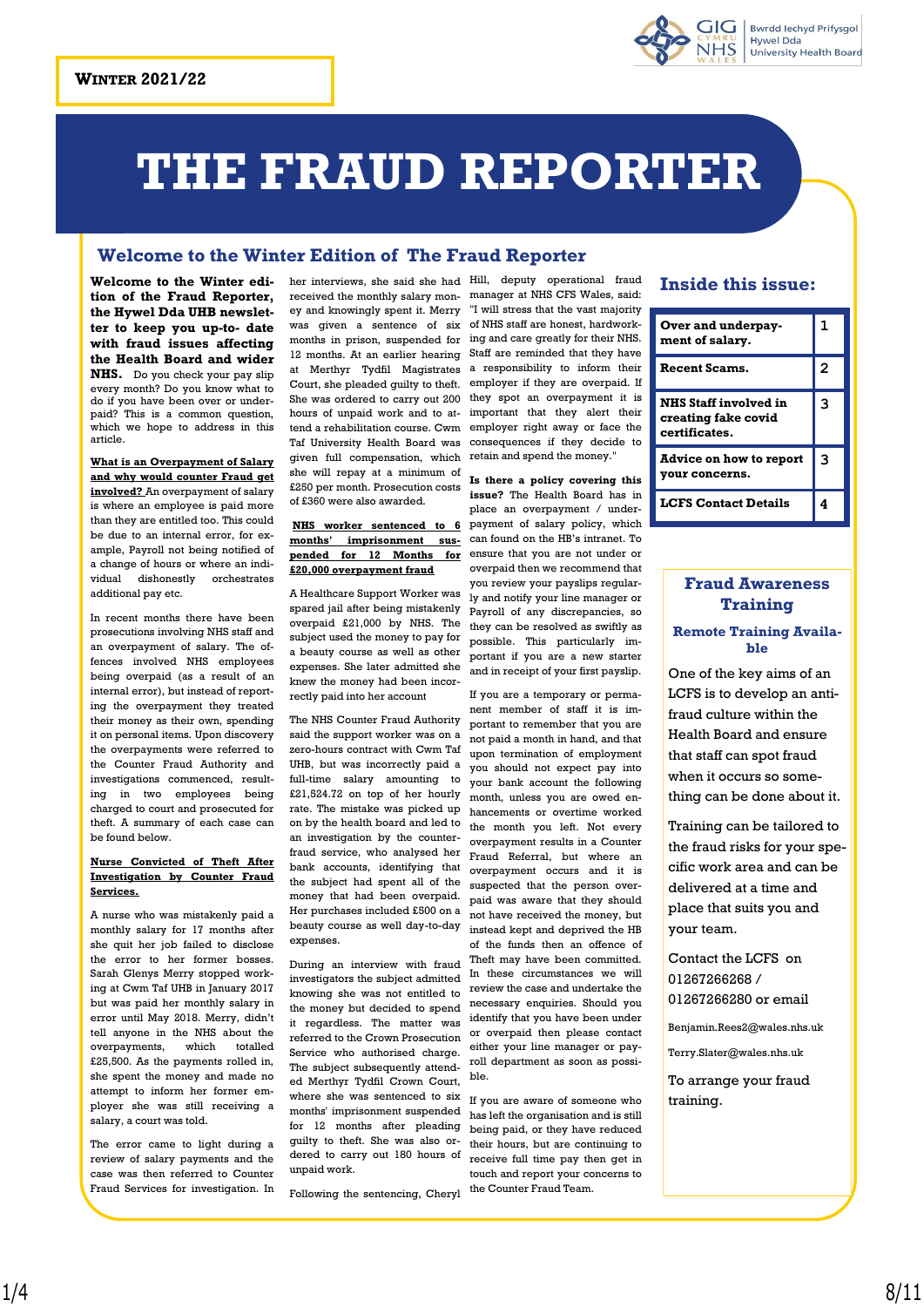### **THE FRAUD REPORTER**

### **Page 2 Recent Scam and how to stay safe.**

In recent weeks there has been an increase in the amount of Covid Scams circulating. It is clear that criminals are intent on taking advantage of the pandemic for their own personal gain. We have documented some of the recent scams currently in circulation.

#### **NHS Covid Pass scam**

Yet again criminals are using the NHS Covid Pass to target the public by convincing them to hand over money, financial details, and personal information.

The NHS Covid Pass is free and available through the official NHS app (which should only be downloaded through your usual app store), the NHS website or by calling 119.

You can find more information by visiting www.nhs.uk/nhscovidpass. The pass is not mandatory, and you won't be fined for not having one.

If you suspect you have been contacted about a fraudulent NHS Covid Pass by phone call, hang up, if you've been contacted by text forward the message to 7726.

If you've received an email, forward it to report@phishing.gov.uk and if you've fallen victim to fraud, report online at www.actionfraud.police.uk or call 0300 123 2040.

#### **What is the scam?**

Action Fraud says scammers "are sending imitation text messages, emails and making phone calls pretending to be from the NHS, and offering fake vaccine certificates for sale online and through social media".

If you are contacted about your NHS



Covid Pass:

- Be alert to links and attachments in unexpected text messages or emails
- Do not respond to requests for money, passwords or financial details
- Challenge: Could it be fake?
- Use the official NHS Covid Pass website

#### **What should I do if I think I have been a victim of the scam?**

Action Fraud says: "If you receive a call and suspect it to be fraudulent, hang up. If you are suspicious about an email, forward it to report@phishing.gov.uk. If you are suspicious about a text message, forward it to the number 7726, which is free-of-charge.

"If you believe you are the victim of a fraud, please report this to Action Fraud as soon as possible by visiting actionfraud.police.uk or calling 0300 123 2040.

"If you have any information relating to NHS Covid Pass or vaccine certificate fraud you can stay 100% anonymous by contacting Crimestoppers online at covidfraudhotline.org or phone on 0800 587 5030."

#### **Scam warning over Omicron testing messages**

The public has been warned of scam text messages and emails that use the Omicron variant of Covid-19 to attempt to scare people into handing over personal information.

The Chartered Trading Standards Institute (CTSI) said it has seen evidence of messages being sent to the public pretending to be from the NHS asking people to "apply now for Omicron PCR test to avoid restrictions".

The scam message claims that older PCR tests cannot detect the Omicron variant and that a new type of test is needed and that people should sign up for it – claiming those who refuse to be tested will be forced to isolate.

The fake message then links to a website mimicking the official NHS site and asks people to fill in a form of personal details which the CTSI warns could be used to access personal information, including bank accounts.

CTSI lead officer Katherine Hart said: "It disgusts me that scammers are jumping on the public's fears about the Omicron variant in an attempt to steal their personal data.

"All of the claims in the email are false. The public is especially vulnerable at this time, and I call on everyone to share this message so that we can minimise the impact of this scam.

"This is by no means the first time fraudsters have used the pandemic for their gain – since March 2020, the unscrupulous have angled their scams on everything from bogus Covid-19 business support grants and vaccination bookings to fake vaccine passes.

"It is also crucial that the public reports this scam to the authorities. By doing so, the public aids consumer protectors in mapping out the problem and recognising the sheer scale of it."

Anyone who encounters a scam is encouraged to contact Action Fraud via actionfraud.police.uk or by calling 0300 123 2040.

#### **Apply now for Omicron PCR test** to avoid restrictions

#### **NHS**

Got Your Ereo On ron PCR today to avoid r

How to request a Free Omicron PCR test?<br>You can order your Omicom pcr test via NHS

nhs-order-pcr/COVID-10-omicron-re

hat happen if you are positive?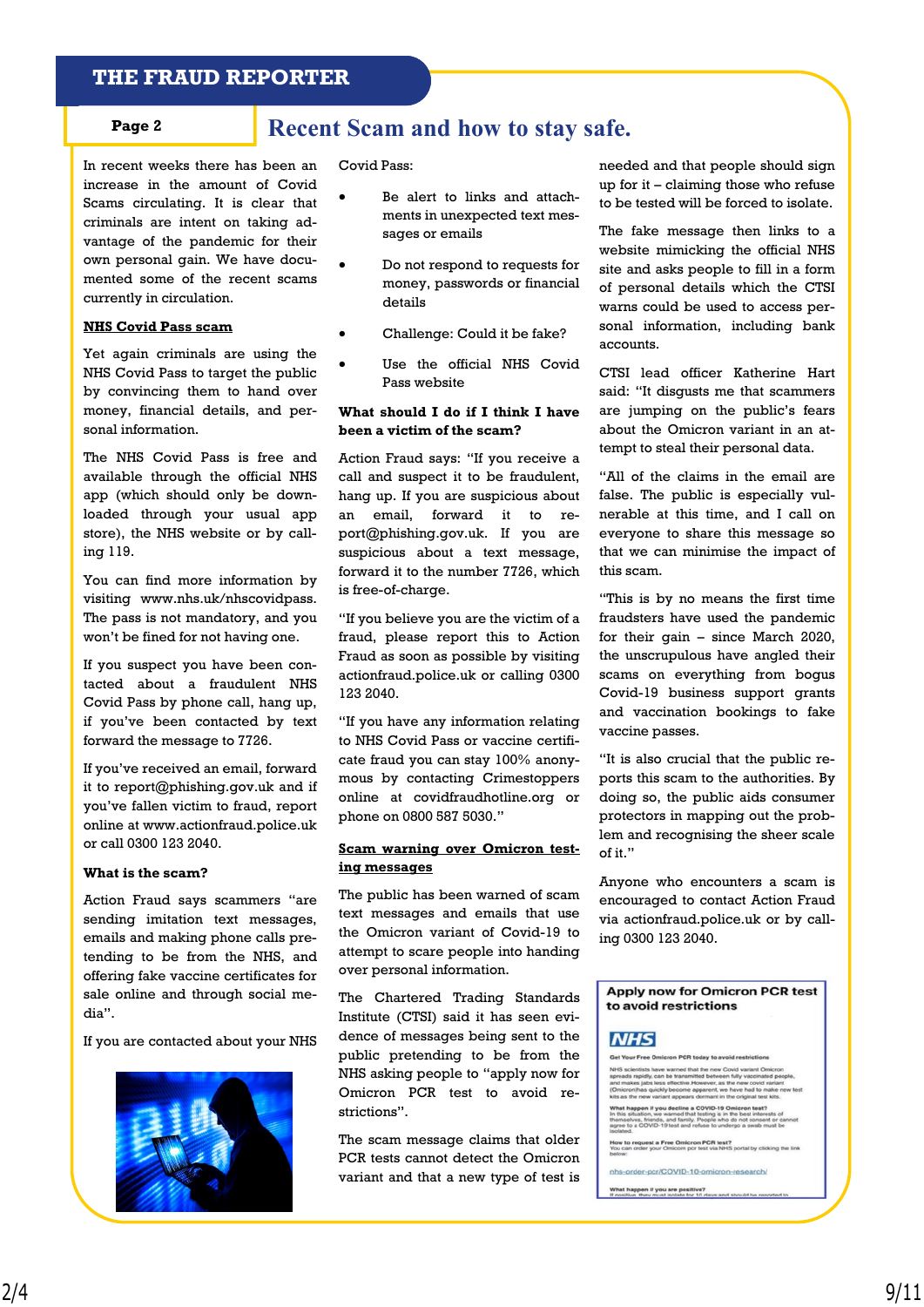### **WINTER 2021/22**

#### **NHS staff are among six arrested over fake vaccine certificates after official patient records were changed to falsely show people had received two doses**

**Page 3**

Six people – including NHS staff – have been arrested cinated person for £750. following an investigation. All five were detained under the Computer Misuse Act. Four are under investigation for fraud.

Police launched an inquiry in October after it was reto show that people had received two doses of a Covid-in this case so appropriate action can be taken.' 19 vaccine when, in reality, they had not been jabbed. The arrests came after NHS staff noticed suspicious vaccination records on their online system and reported their concerns to Action Fraud.

A man was arrested at the time, and since then five more suspects have also been held. Yet two months after the arrest, crooks are continuing to falsify NHS records, despite Government pledges to crack down on the crime.

Fraudsters are continuing to offer this service via the dark web. Last week reporters found fraudsters still openly selling fake proof of double jabs for up to £400. Reporters found fraudsters on the encrypted messaging app Telegram offering to alter the details of an unvac-

vealed how official patient records were being changed with the police and others to identify those responsible The NHS said: 'Using fraudulent vaccine passes contributes towards the spread of the virus and puts lives at risk. Regular checks of vaccine records are carried out to ensure data is accurate. The NHS is working closely

> Had it not been for Staff at the Health Boards raising their concerns then the crimes may have gone undetected for some time. This demonstrates the importance of reporting concerns.

> This investigation involved systems being accessed from the inside, the trust concerned stating. 'I want to reassure the public that no systems were hacked into from outside of the NHS networks and the integrity of the NHS systems remains robust.'



#### **STOP**

Taking a moment to stop and think before parting with your money or information could keep you safe

#### **CHALLENGE**

Could it be fake? It's ok to reject, refuse or ignore any requests. Only criminals will try to rush or panic you.



**Counter Fraud Authority** 

#### **PROTECT**

National Fraud & Cyber Crime Heporting Centre



If attempt is noticed in work, contact the Counter Fraud Team or outside work contact your bank immediately if you think you've fallen for a scam and report it to Action Fraud.

#### **How to protect yourself:**

**NHS** 

- Don't assume a call, text or email is genuine.
- Never provide financial or personal details to a caller.
- Don't click on website links or download attachments in unexpected texts or emails.
- Phone numbers and emails can be changed (spoofed) and are not proof of identity.
- Challenge every request for your information, money or details.
- Double check requests for your details and verify via a trusted source.

#### **We can't stop crime we don't know is happening**

If you suspect a Fraud has occurred in your area of work then please contact Ben Rees or Terry Slater on the details below

- 10267 266268 / 01267266280
- Benjamin.Rees2@wales.nhs.uk
- Terry.Slater@wales.nhs.uk

Further, up-to-date information around fraud and scam threats emerging as a result of Covid-19 is available on the Health Board's intranet page.